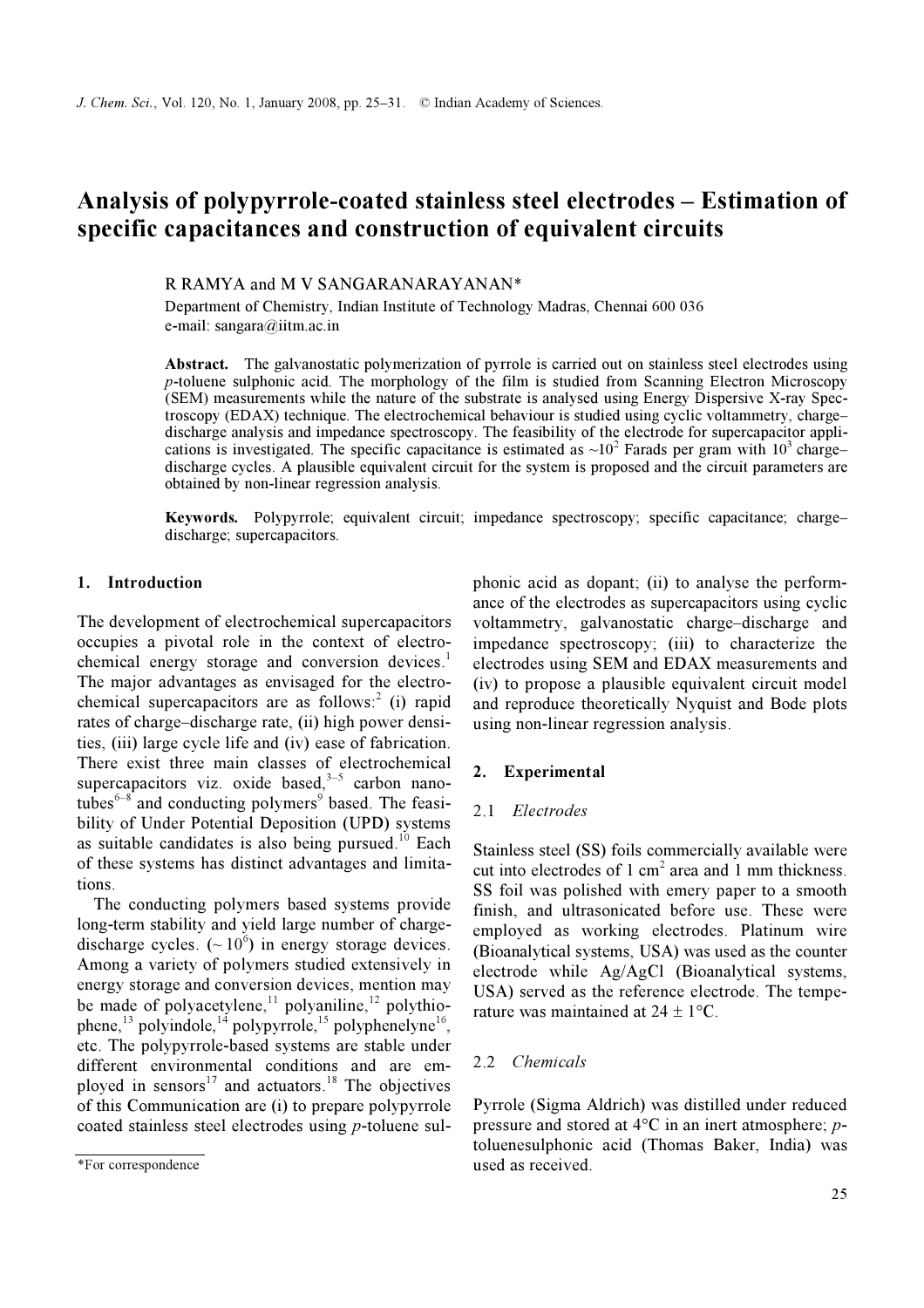# 2.3 Electrochemical measurements

Cyclic voltammetry, Galvanostatic charge/discharge experiments and impedance analysis were done using the electrochemical workstation CHI 660B (CH Instruments, USA). Impedance measurements were carried out using 5 mV as the excitation signal with a frequency range of  $10^5$  to  $10^{-2}$  Hz.

### 2.4 Characterization studies

FTIR spectra was recorded using a Perkin-Elmer spectrophotometer while SEM images and EDAX spectra were taken using Philips FEI Quanta 200.

#### 3. Results and discussion

#### 3.1 Polymerization

3.1a Galvanostatic polymerization: Figure 1 depicts the galvanostatic polymerization of pyrrole on the stainless steel substrate in the presence of 0⋅5 M PTS, which was carried out using a current density of 8 mA/cm<sup>2</sup> for 60 s. Figure 1 depicts the resulting chronopotentiogram and a mass loading of 0⋅166 mg/  $\text{cm}^2$  (assuming the faradaic efficiency to be unity) was estimated. Since the polymerization occurs at ~0⋅75 V, a flat region is observed beyond this potential.

3.1b FT–IR measurements: The chemical nature of the PTS doped Ppy grown on SS is ascertained using



Figure 1. Chronopotentiogram depicting the electropolymerization of pyrrole on SS using 0⋅01 M pyrrole in presence of 0⋅5 M p-toluenesulphonic acid.

the FTIR measurements as shown in figure 2. The customary peaks<sup>19</sup> appearing at 1539,  $\overline{1}457$ , 1297, 1040, 1178 and 889  $cm^{-1}$  are assigned due to the vibrations of 2–5 di-substituted polypyrrole, CH inplane vibrations, N–C stretching vibrations and CH out of plane vibration.

3.1c SEM Measurements and energy dispersive X-ray spectroscopy: The SEM measurements enable ascertaining the morphology of the electropolymerized Ppy; the actual pattern depends upon the experimental polymerization conditions such as current density, time of polymerization and applied potential. Figure 3a depicts a typical SEM of the Ppy-coated SS electrode wherein the particle size is estimated as  $0.5 \mu m$ . It is seen that a spear-shaped morphology having large pore size has resulted; this indicates satisfactory electronic and ionic conductivities. EDAX studies also provide information regarding the nature of the substrate obtained after polymerization. Figure 3b indicates that the essential peaks anticipated for SS substrates are noticed.

### 3.2 Characterization of Ppy coated SS

In order to test the feasibility of the polypyrrole coated SS electrodes, electrochemical studies were performed. For this purpose, the Ppy-coated SS electrodes were immersed in PTS solution in a threeelectrode arrangement.

3.2a Cyclic voltammetric studies: Figure 4 depicts the cyclic voltammogram of SS/Ppy/PTS electrode performed at various scan rates. A pseudocapacitive current is observed with increase in scan rate. This behaviour in turn yields large specific capacitances. The pseudocapacitance is calculated from  $10$ 

$$
C_{cv} = \Delta q / \Delta V \times m, \qquad (1)
$$

where the charge  $\Delta q$  is obtained by integrating the current for a chosen scan rate pertaining to either cathodic or anodic current and  $\Delta V$  denotes the potential range, m being the mass of Ppy.

3.2b Charge–discharge studies: In order to ascertain the feasibility of SS/Ppy/PTS electrode for supercapacitor applications, galvanostatic charge–discharge cycles were performed for various potential ranges. Figure 5 depicts two typical charge–discharge curves with current densities of  $0.8 \text{ mA/cm}^2$ , and  $5.0 \text{ mA/cm}^2$ .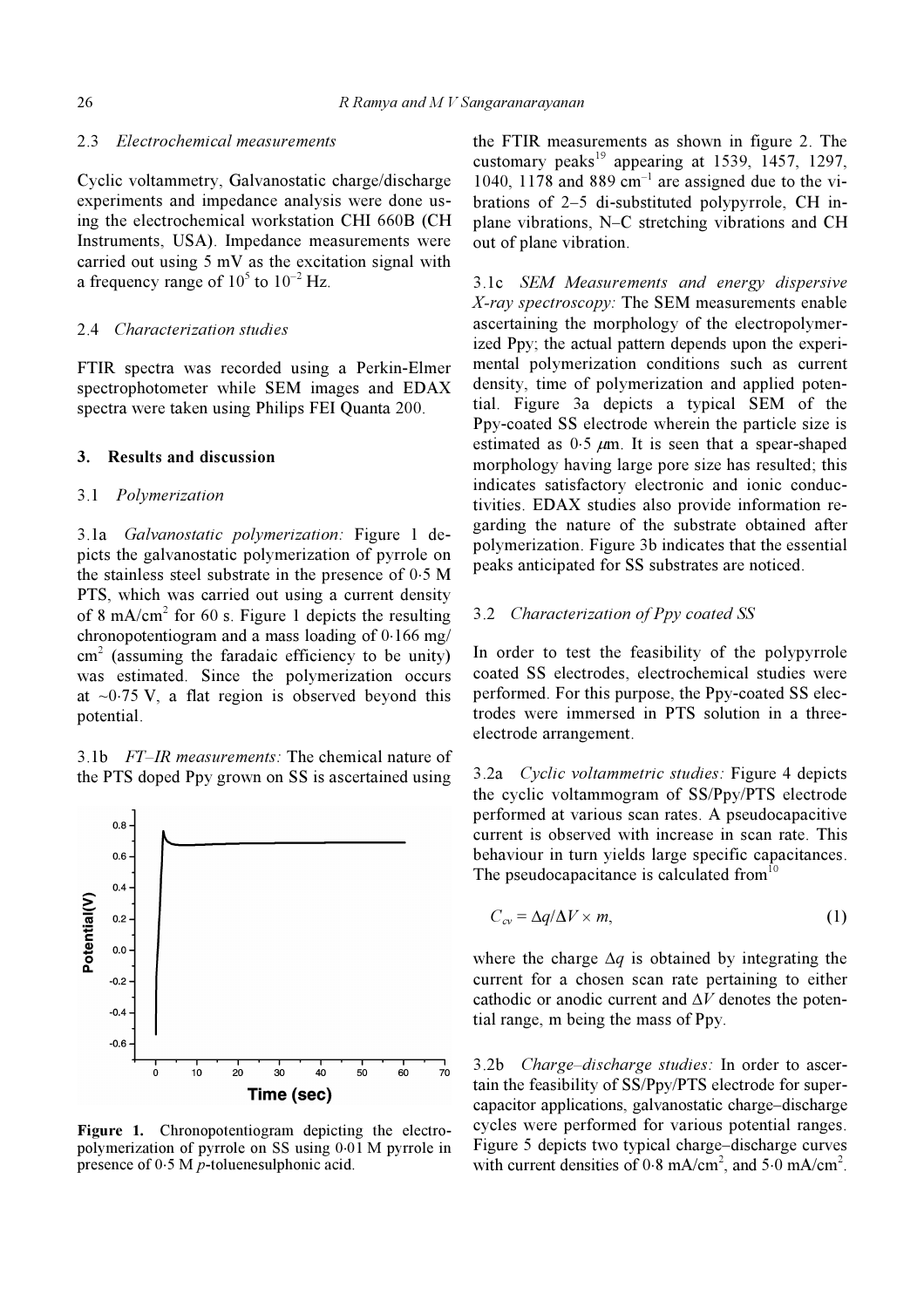

Figure 2. FTIR spectra of polypyrrole coated SS electrode.



Figure 3. (a) Scanning Electron Micrograph of Ppy on SS at 10000 times magnification, (b) EDAX spectrum pertaining to Ppy coated SS.

The linearity of the charge–discharge curves indicates the feasibility of the electrode material for design of supercapacitors. The specific capacitance is estimated from $^{20}$ 

$$
C_{cp} = I \times \Delta t / \Delta V \times m,
$$
 (2)

where i,  $\Delta t$ ,  $\Delta V$  and m denote current density, discharge time, potential range and the active weight of the electrode material respectively. The specific capacitances (in F/g) at  $0.8$  and  $5.0$  mA/cm<sup>2</sup> respectively are estimated as 200⋅0 and 96⋅0 F/g. The variation of specific capacitance with the number of cycles is shown in figure 6 which depicts slight changes in the magnitude with the number of cycles. However, a two-electrode construction is required in order to ascertain the exact cycle-life.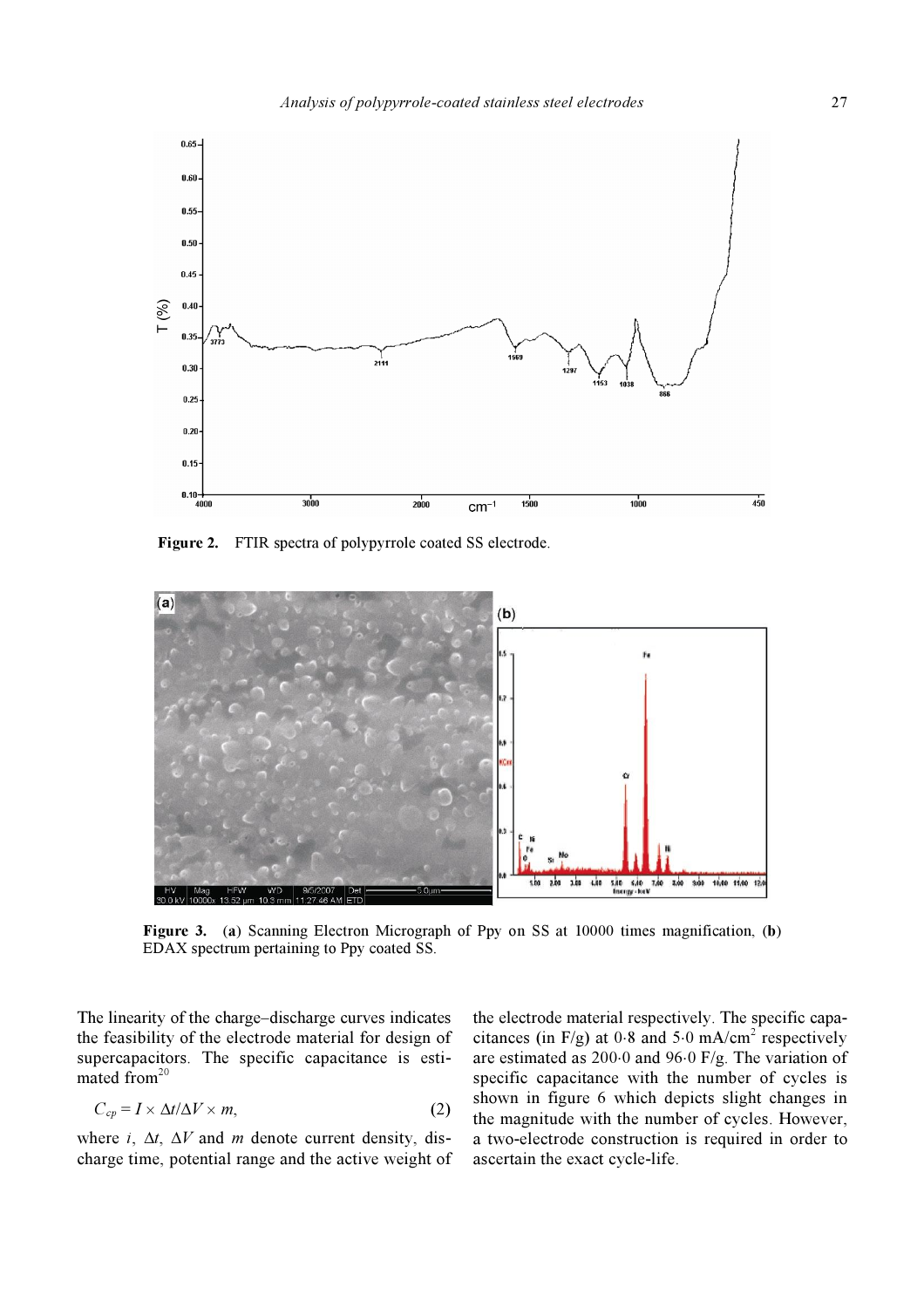Table 1. Equivalent circuit parameters deduced by fitting the Nyquist and Bode plots to the circuit of figure 9. The solution resistance  $(R_s)$  is 1⋅85 ohms cm<sup>2</sup>.

| Potential<br>(v) | $R_{ct}$ | CPE <sub>1</sub><br>(ohm cm <sup>2</sup> ) $(10^{-3} \text{ ohm}^{-1} \text{ cm}^{-2} \text{ s})$ | n <sub>1</sub> |       | $C_{dl}$<br>(ohm cm <sup>2</sup> s <sup>-1/2</sup> ) (in 10 <sup>-2</sup> Farad cm <sup>-2</sup> ) |
|------------------|----------|---------------------------------------------------------------------------------------------------|----------------|-------|----------------------------------------------------------------------------------------------------|
| 0.2              | 0.91     | 0.60                                                                                              | 0.83           | 0.060 | 0.60                                                                                               |
| 0.3              | 1.50     | 0.70                                                                                              | 0.77           | 0.050 | 0.65                                                                                               |
| 0.4              | 1.90     | 0.67                                                                                              | 0.77           | 0.031 | 0.70                                                                                               |
| 0.5              | 1.92     | 0.82                                                                                              | 0.76           | 0.028 | 0.75                                                                                               |



Figure 4. Cyclic Voltammogram for SS/Ppy/PTS electrode at various scan rates: (a)  $200 \text{ mVs}^{-1}$ ; (b)  $300 \text{ mVs}^{-1}$ ; (c)  $400 \text{ mVs}^{-1}$  and (d)  $500 \text{ mVs}^{-1}$ . The potential is scanned from  $-0.4$  V to  $0.8$  V.

3.2c Impedance spectroscopy: There are various methods of representing electrochemical impedance data and among these, the most widely employed as regards the analysis of supercapacitors are (i) Nyquist plots and (ii) Bode plots (figure 7). If our objective is to obtain the specific capacitances alone, a plot of  $-Z''$  vs 1/f yields  $C_t$  from the slope of the plot viz  $d(-Z'')/d$  (1/f) wherefrom the specific capacitance is deduced viz.

$$
C_t = 1/2 \times \pi \times m \times d(-Z'')/d(1/f), \qquad (3)
$$

where  $C_t$  denotes the specific capacitance from impedance spectra and  $-Z''$  is the imaginary part of impedance, f being the frequency (figure 8).

 On the other hand, if our objective is to estimate all the system parameters, it is essential to construct equivalent circuits and employ a non-linear least squares fitting. This will necessitate the formulation of real and imaginary parts of impedances as well as the appropriate phase angles. An alternate simpler strategy is to employ the commercial in-built soft-



Figure 5. Galvanostatic charge–discharge curves of SS/Ppy/PTS electrode at current densities of (a) 0⋅8 mA/  $\text{cm}^2$  and (b) 5⋅0 mA/cm<sup>2</sup>.



Figure 6. The dependence of specific capacitance on the number charge–discharge cycles.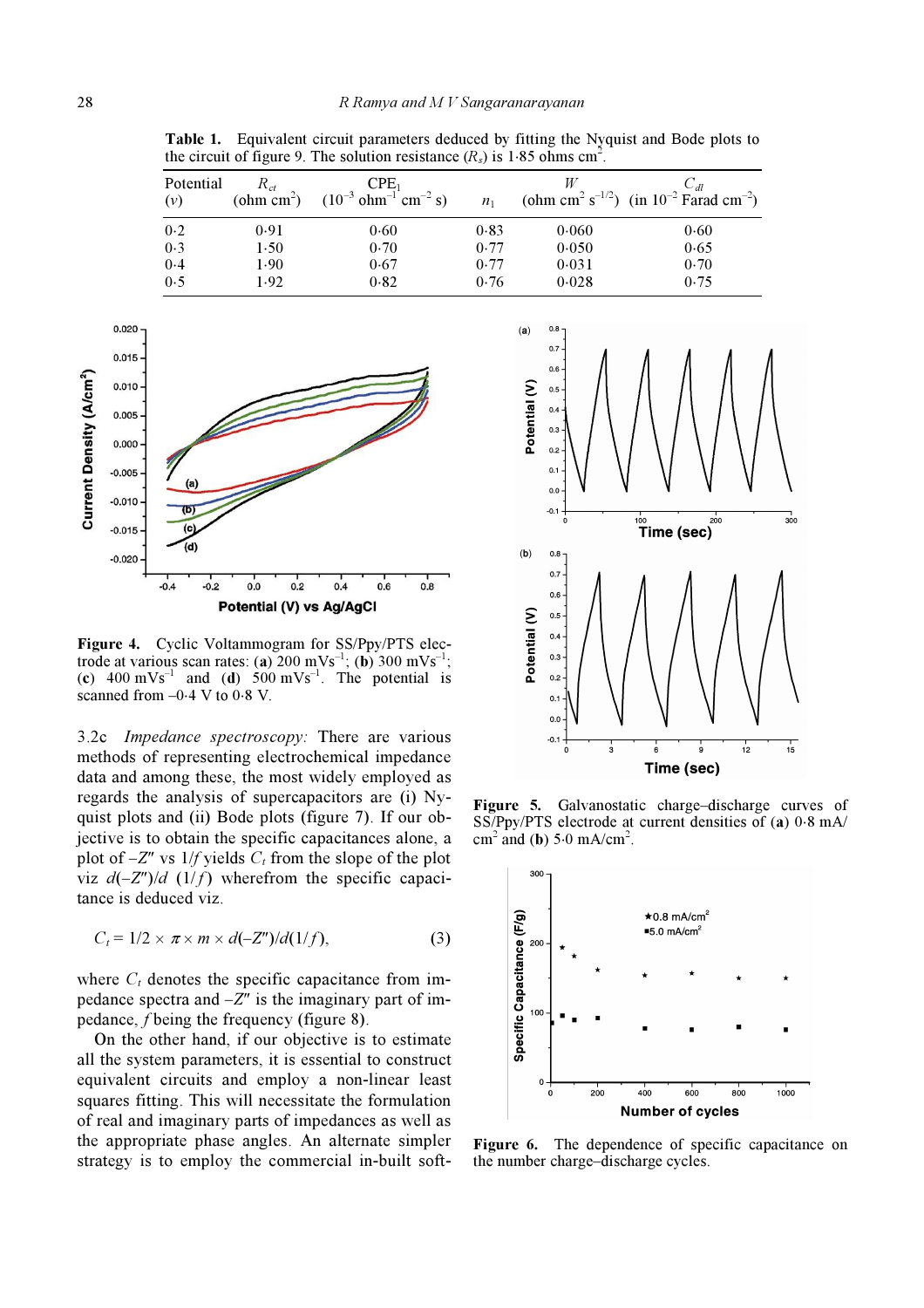

Figure 7. Impedance spectrum of SS/Ppy/PTS depicting the Nyquist and Bode plots in the frequency range  $10^5$  Hz to  $10^{22}$  Hz at various potentials (A) 0⋅2 V (B) 0⋅3 V (C) 0⋅4V and (D) 0⋅5V. (a) Nyquist (b) Bode-(log|Z| vs frequency) and (c) Bode-(phase angle vs frequency) plots. The points denote the experimental data while the line represents the fitting obtained using the equivalent circuit of figure  $\overline{9}$  in MATLAB.

| Table 2. The specific capacitances of Ppy coated SS electrode obtained* from different methods. |  |  |  |  |
|-------------------------------------------------------------------------------------------------|--|--|--|--|
|-------------------------------------------------------------------------------------------------|--|--|--|--|

| Method                         | Formula                                               | Specific capacitance<br>$(in 10^2 F/g)$ |
|--------------------------------|-------------------------------------------------------|-----------------------------------------|
| Cyclic voltammetry             | $C_{cv} = \Delta q / \Delta V \times m$               | 1.20(0.2 V)                             |
|                                |                                                       | 1.08(0.3 V)                             |
|                                |                                                       | 0.97(0.4 V)                             |
|                                |                                                       | 0.92(0.5 V)                             |
| Galvanostatic charge-discharge | $C_{cp} = i \times \Delta t / \Delta V \times m$      | $2.00~(0.8~mA/cm^2)$                    |
|                                |                                                       | $0.96(5.0 \text{ mA/cm}^2)$             |
| Impedance spectroscopy         | $C_t = 1/2 \times \pi \times m \times d(-Z'')/d(1/f)$ | 0.63(0.2 V)                             |
|                                |                                                       | 0.67(0.3 V)                             |
|                                |                                                       | 0.74(0.4 V)                             |
|                                |                                                       | 1.02(0.5 V)                             |

\*The experimental specific capacitances involve in each case, numerical analysis of the corresponding response and consequently, the estimated values are expected to involve an error of ca. 3%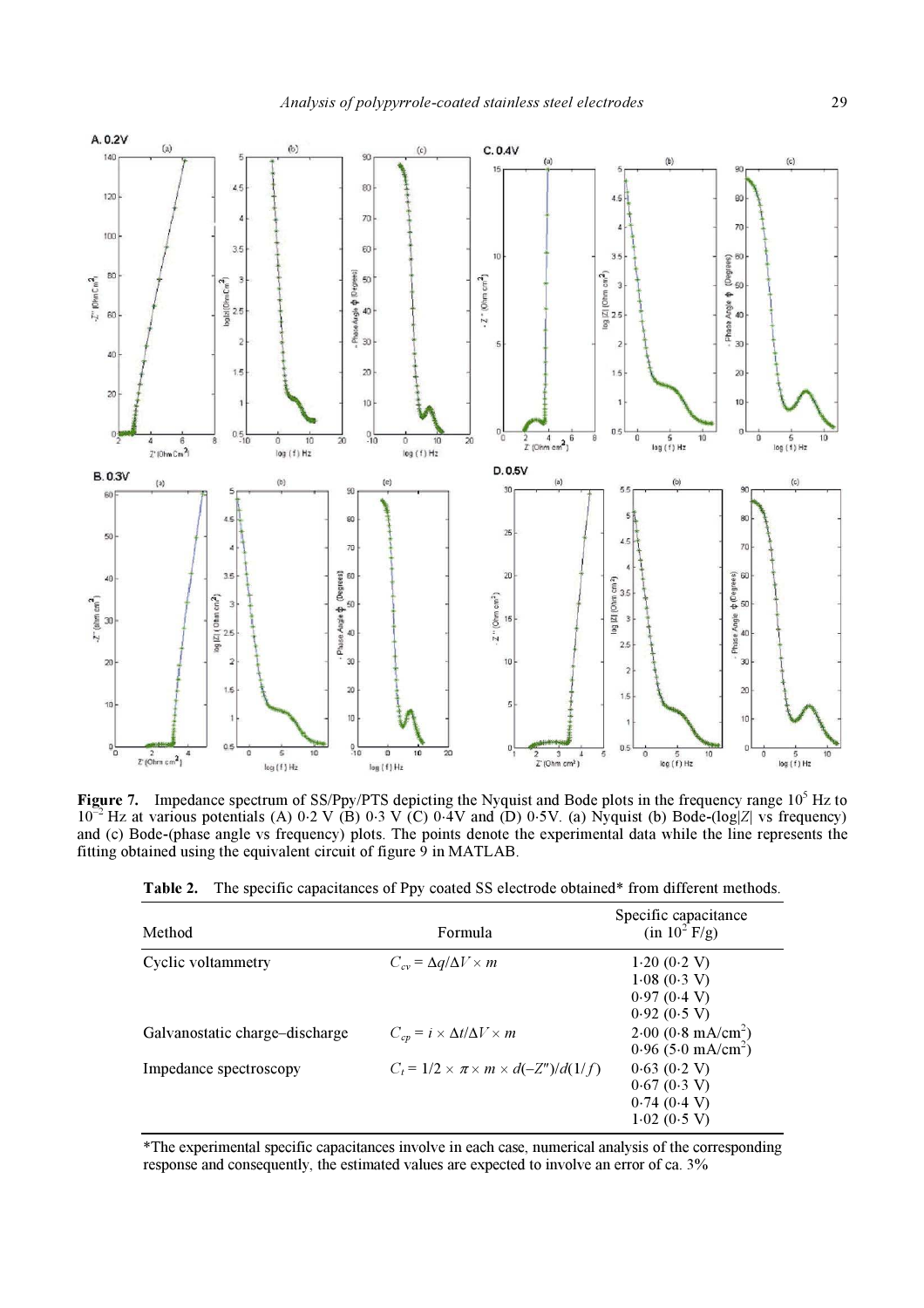ware packages of the electrochemical workstations to derive the circuit parameters after assuming an equivalent circuit a priori. Consequently, it is not uncommon to postulate various types of equivalent circuits for a given situation; however, it is imperative that the equivalent circuit postulated yields the fitting of the experimental data whatever be the representation viz. (Nyquist or Bode plots or phase angle vs frequency behaviour). Further, there may be several equivalent circuits for a given set of data; it turns out that the Bode plots are sensitive to small variations in system parameters in contrast to Nyquist plots. Several equivalent circuits were tried to



Figure 8. The variation of the imaginary component of impedance  $(-Z'')$  with reciprocal of the frequency  $(1/f)$  at applied potentials of (a)  $0.2 \text{ V}$  (b)  $0.3 \text{ V}$  (c)  $0.4 \text{ V}$  and (d) 0⋅5 V. The points denote the experimental data while the line is obtained from the linear regression analysis. The correlation coefficients for (a), (b), (c) and (d) are respectively 0⋅99, 0⋅99, 0⋅99 and 0⋅98.



Figure 9. Equivalent circuit for PTS doped Ppy electrode.  $R_s$ , solution resistance,  $R_{ct}$ , charge transfer resistance, CPE1, constant phase element, W, Warburg impedance and  $C_{d_l}$ , double layer capacitance.

reproduce the Bode and Nyquist plots and the equivalent circuit shown in figure 9 was found to fit the experimental impedance data. The governing equations are shown in Appendix A. In this model,  $C_{dl}$  represents the double layer capacitance and W is the Warburg impedance associated with the semiinfinite linear diffusion. The constant phase element CPE1 incorporates the inhomogeneous nature of the electrode surface as well as diffusion of ions at the interface. The constant phase elements in fact include effects<sup>22</sup> due to factors such as the porosity, inhomogenities at electrode/electrolyte interface, roughness of the electrode and dynamic disorder related with diffusion. Since the best set of parameters arise from the built-in function of MATLAB, these estimates do not have error-bars. In the analysis of insertion-de-insertion of lithium ions into polydioxythiophene, an analogous equivalent circuit has been postulated $21$ .

 Table 2 provides the circuit parameters obtained from the non-linear regression analysis using MATLAB 6.5 version.

#### 3.3 Estimation of specific capacitance

In table 2, the calculation of specific capacitances using the three electrochemical techniques is indicated. It is anticipated that the three methods will not yield identical estimates on account of different parameters measured in each case. Nevertheless, values deduced using galvanostatic charge–discharge experiments have more significance in view of their usefulness in fabrication of devices. On the other hand, impedance spectroscopy<sup>23</sup> has the advantage of yielding not only specific capacitances but also other system parameters such as double layer capacitances, charge transfer, ohmic and diffusional resistances.

 It is imperative to point out that for designing different types of electrochemical supercapacitors, twoelectrode constructions are required which provide accurate estimates of the specific capacitance under practical discharge conditions.

### 4. Conclusions

The specific capacitance of Ppy-coated SS electrodes is estimated as  $\sim 10^2$  F/g using three different electrochemical techniques. The particle size is ca. 500 nm as deduced from SEM measurements. A plausible equivalent circuit is formulated which pro